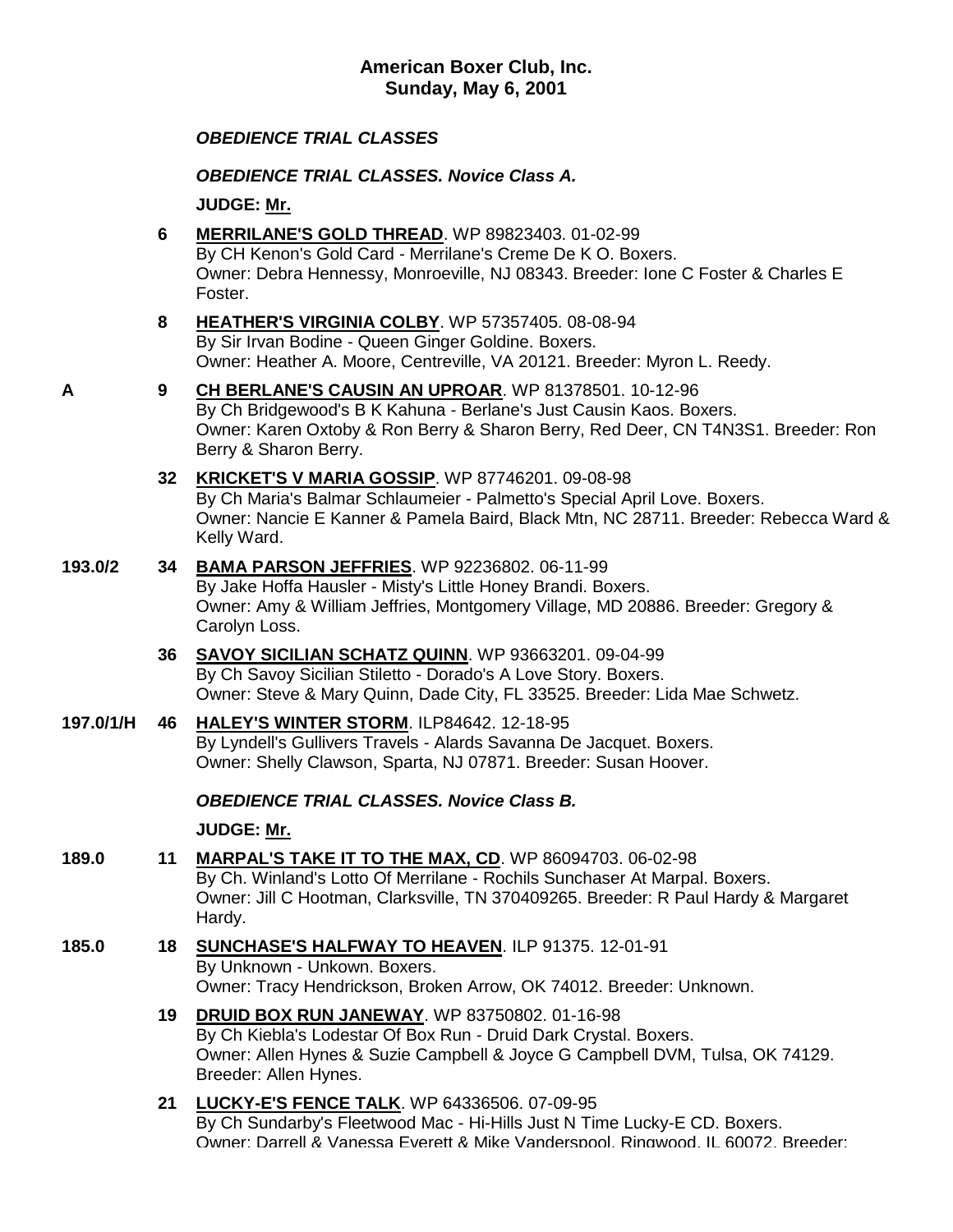Donna Titus & Vanessa Everett.

| 181.0   |        | 22 STACY JO. ILP 88042. 11-16-98<br>By Ch Moon Valley Play It Again - Ch Trefoils Bittersweet. Boxers.<br>Owner: J A Haberl, Pinellas Park, FL 33781. Breeder: Mary Banta.                                                                                    |
|---------|--------|---------------------------------------------------------------------------------------------------------------------------------------------------------------------------------------------------------------------------------------------------------------|
| A       |        | 23 BELCO'S RIVERDANCE OF TWO C'S. WP 76852705. 11-25-96<br>By Elharlen's Leading Man - Ch Rajah III CD. Boxers.<br>Owner: E Coviello-Davis & Carolyn G Coutanche, Townton, MA 02780. Breeder: Elizabeth<br>Coviello-Davis.                                    |
| 190.5/4 | 24     | FOR THE MOMENT. ILP90936. 07-29-97Boxers.<br>Owner: Kristin Hess, Alsie, VA 20105. Breeder: .                                                                                                                                                                 |
| 187.0   | $25\,$ | SAVOY SALITAGE D'EURAMERIKA NA NAJ. WP 93279403. 06-25-99<br>By Linlau Sicilian Nightmare - Shema's Salome D'euramerika. Boxers.<br>Owner: Cecilia Armesto, Miami Springs, FL 33166. Breeder: Wendy Mayhall.                                                  |
|         |        | 26 SHALSADE'S CAJUN SHOW GIRL. WP 44511302. 11-05-92<br>By Ch Kelly's Cajun Tiger - Ch Niklofs Winterstorm Of Sheba. Boxers.<br>Owner: Susan Kelly & Shirley Laussade, Kenner, LA 70062. Breeder: Susan L Kelly &<br>Shirley H Laussade.                      |
| 185.0   | 29     | <b>SARKEL'S HALF DOLLAR.</b> WP 71798704. 07-05-96<br>By Sarkel's True Grit - Sarkel's Precious Commodity. Boxers.<br>Owner: Connie D Back, River Ridge, LA 70123. Breeder: Sue Lenard & Danny Lenard & A<br>Gilbert.                                         |
| 191.5/2 | 30     | <b>CLOUATE'S LADY BANDIT.COM.</b> WP 94949203. 11-11-99<br>By Ch Shalsade's Bouncing Bandit - Irish Brogue O'Burks. Boxers.<br>Owner: Connie Back & Susan Kelly, River Ridge, LA 70123. Breeder: Claire Clouate &<br>Susan Kelly.                             |
| 176.0   | 31     | GINWAYS HANSUMIZ AZHANSUMDUZ. WP 73962201. 10-17-96<br>By Ch Ewo's Tie Breaker - Cresther's Crystal Of Ginway. Boxers.<br>Owner: Maryjane Alencewicz & Don Garrett, Montverde, FL 34756. Breeder: Wayne E &<br>Virginia A Ayers & Dr Cres Farrow.             |
|         | 33     | TRI-STARR'S TRIPPING DAISEY. WP 70871306. 03-14-96<br>By Dar's Legend Of Sleepy Hollow - Clov Lan's Miss Counter Sue. Boxers.<br>Owner: Karen Kent, Defiance, OH 43512. Breeder: Roger K & Justin Dopp.                                                       |
| 190.0   | 35     | <b>PEARLISLE TREFOIL EXCALIBUR.</b> WP 93010705. 07-29-99<br>By Trefoil's Meistersinger - Trefoil's Starlight. Boxers.<br>Owner: Dr Robert Hallock, Madison, CT 064431097. Breeder: Grace D Hallock &<br>Stephanie & David Abraham.<br>(Cheryl Cates, Agent). |
| A       | 38     | <b>STACY JO. ILP88042. 11-16-98</b><br>By Ch Moon Valley Play It Again - Ch Trefoils Bittersweet. Boxers.<br>Owner: J A Haberl, Pinellas Park, FL 33781. Breeder: Mary Banta.                                                                                 |
| 177.0   | 39     | RIEGEL'S ROSIE O'GRADY. WP 80141903. 07-16-97<br>By Ch Timoshaw Scarborough Royale CD - Savoy Hot Sicily CD. Boxers.<br>Owner: Mary E Banta & Esther L Riegel, St Petersburg, FL 33713. Breeder: Esther L<br>Riegel & Mary E Banta.                           |
| 190.5/3 | 40     | <b>BANTA'S DEVIL'S ADVOCATE.</b> WP 87019602. 06-13-98<br>By Ch Timoshaw Scarborough Royale CD - Woodview's Banta's Charmer. Boxers.<br>Owner: Mary E Banta, St Petersburg, FL 337133447. Breeder: Cheryl M Johnson & Mary<br>Banta.                          |
|         |        |                                                                                                                                                                                                                                                               |

**184.0 41 [RIEGEL'S PEG OF MY HEART](http://www.infodog.com/my/drlookup2.htm?makc=WP%2080141901&mdog=Riegel%27s+Peg+Of+My+Heart&wins=all)**. WP 80141901. 07-16-97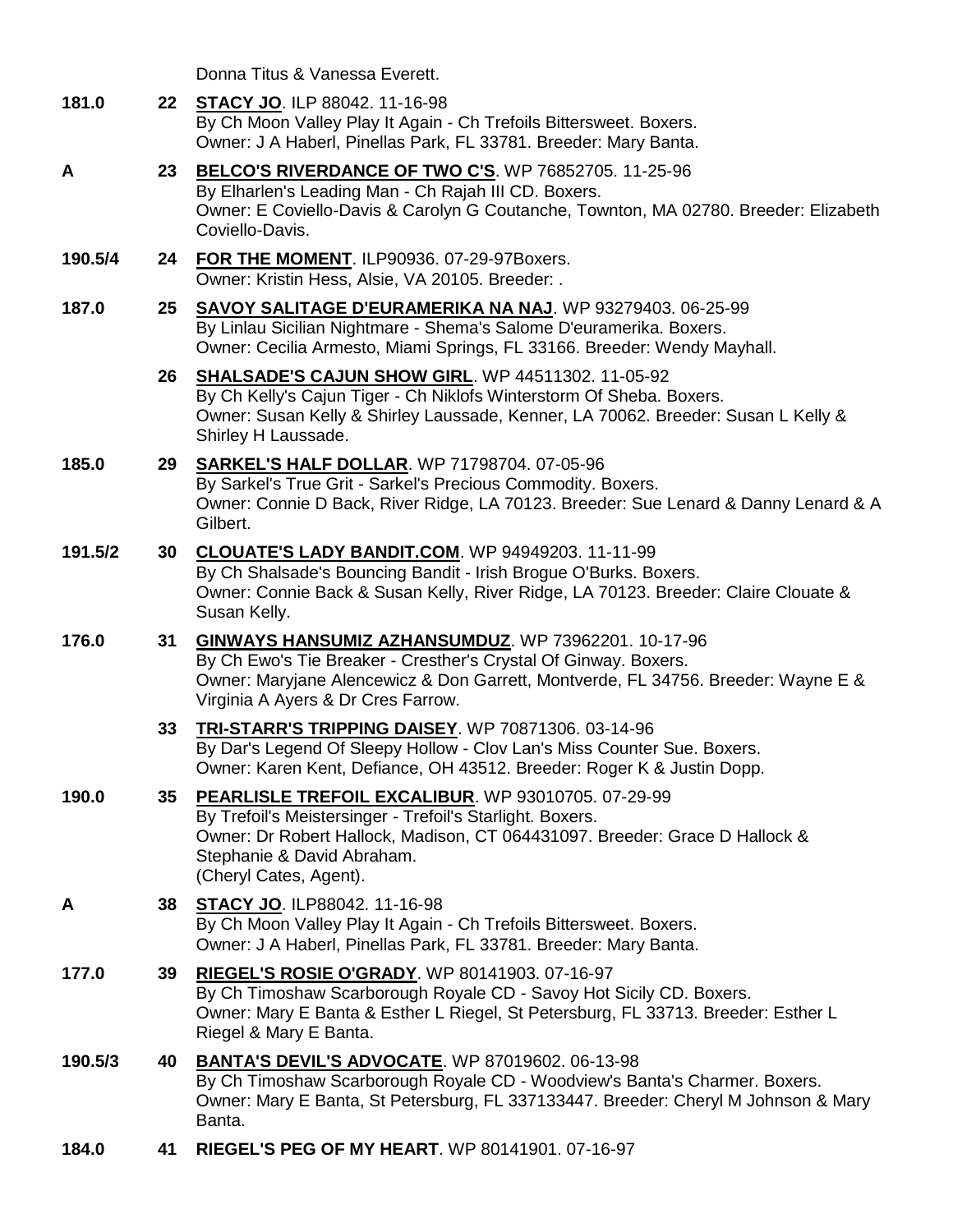By Ch Timoshaw Scarborough Royale CD - Savoy Hot Sicily CD. Boxers. Owner: Esther L Riegel & Mary E Banta, Gulfport, FL 33707. Breeder: Esther L Riegel & Mary E Banta.

**192.5/1 42 [BEE-MIKE'S GEORGIE ON MY MIND](http://www.infodog.com/my/drlookup2.htm?makc=WP%2093259503&mdog=Bee-Mike%27s+Georgie+On+My+Mind&wins=all)**. WP 93259503. 07-19-99 By Ch Logan Elm Runs At Heart Acre - Ch Bee-Mike's Main Squeeze. Boxers. Owner: Pat Vitale-Smith, Baltimore, MD 212201269. Breeder: Bruce Mentzer & Betty Mentzer. **45 [CARDALE'S MR WISE GUY](http://www.infodog.com/my/drlookup2.htm?makc=WP%2079096201&mdog=Cardale%27s+Mr+Wise+Guy&wins=all)**. WP 79096201. 03-10-97 By Jacquet's Meant To Be - Ch Cardale's Tribeca. Boxers. Owner: Carol Brower, Glen Rock, NJ 07452. Breeder: Carol Brower. **47 [STEPH J'S LUSCIOUS](http://www.infodog.com/my/drlookup2.htm?makc=WP%2085941001&mdog=Steph+J%27s+Luscious&wins=all)**. WP 85941001. 06-21-98 By Ch Steph J's Detonator - Ch Steph J's Splendiferous. Boxers. Owner: Stephania Jenks, Kingwood, TX 77339. Breeder: Stephania Jenks. **48 [AND JUSTICE FOR ALL II CD](http://www.infodog.com/my/drlookup2.htm?makc=WP%2089272911&mdog=And+Justice+For+All+II+CD&wins=all)**. WP 89272911. 12-17-98

By Ch Seawinds Cape Cod Classic - Arriba Talismans Eureka. Boxers. Owner: Tracy Mulrenan, North Reading, MA 01864. Breeder: Laura McDowell-May & Gerald S May Jr.

### *OBEDIENCE TRIAL CLASSES. Open Class A.*

**JUDGE: [Mr.](http://www.infodog.com/show/judge/jdgprofile.htm?jn=)**

- **7 [BALIOL OF FULK'S RUN](http://www.infodog.com/my/drlookup2.htm?makc=WP%2056343105&mdog=Baliol+Of+Fulk%27s+Run&wins=all)**. WP 56343105. 07-12-94 By Bocuphos Jackson Fleming - Princilla Jo Lamber. Boxers. Owner: Bob & Marti Patchell, Arlington, VA 22207. Breeder: Daren Lam.
- **191.5/1 10 [SHERWOOD'S EMERALD LADY CD NA NAJ](http://www.infodog.com/my/drlookup2.htm?makc=WP%2082222501&mdog=Sherwood%27s+Emerald+Lady+CD+NA+NAJ&wins=all)**. WP 82222501. 12-11-97 By Ch Savoy Sicilian Stiletto CD - Ch Ruffian's Ryan Of Sherwood CDX. Boxers. Owner: Jane Tully, Canton, MA 02021. Breeder: Colleen Fleury.
- **191.0/2 15 [SUNCHASE'S MOMENT IN TIME CD NAJ](http://www.infodog.com/my/drlookup2.htm?makc=WP%2087714402&mdog=Sunchase%27s+Moment+In+Time+CD+NAJ&wins=all)**. WP 87714402. 08-07-98 By Ch Sunchase's Sundance Kid CD - Ch Sunchase's Fashionably Late CDX NA. Boxers. Owner: Tracy L Hendrickson, Broken Arrow, OK 740129426. Breeder: Tracy L Hendrickson.
	- **44 [KESWICKS MOLLY BROWN CD](http://www.infodog.com/my/drlookup2.htm?makc=WP%2074835008&mdog=Keswicks+Molly+Brown+CD&wins=all)**. WP 74835008. 12-09-96 By Williams Landslide Flint - Princess Of Debcher. Boxers. Owner: Linda & Jerry Jernigan, Charlottesville, VA 22911. Breeder: Robert & Ruth Driggs.

## *OBEDIENCE TRIAL CLASSES. Open Class B.*

**JUDGE: [Mr.](http://www.infodog.com/show/judge/jdgprofile.htm?jn=)**

- **12 [LAZY K'S MISTY MORNING CDX](http://www.infodog.com/my/drlookup2.htm?makc=WP%2073306101&mdog=Lazy+K%27s+Misty+Morning+CDX&wins=all)**. WP 73306101. 09-08-96 By Ch Misty Valley's Curtain Call - Schoental's Fraulein Katrina. Boxers. Owner: Sue Gubernatis & Ken Knight, Abingdon, MD 21009. Breeder: Ken Knight & Sue Gubernatis.
- **14 [CH SUNCHASE'S SUICIDE BLONDE UD OA OAJ](http://www.infodog.com/my/drlookup2.htm?makc=WP%2072065804&mdog=Ch+Sunchase%27s+Suicide+Blonde+UD+OA+OAJ&wins=all)**. WP 72065804. 07-21-96 By Ch Shieldmont's Let's Make A Deal - Ch Sunchase's Hollywood Hype CD. Boxers. Owner: Tracy Hendrickson, Broken Arrow, OK 740129426. Breeder: Tracy L Hendrickson.
- **16 [CH SUNCHASE'S ZERO TO HERO CD](http://www.infodog.com/my/drlookup2.htm?makc=WP%2082586701&mdog=Ch+Sunchase%27s+Zero+To+Hero+CD&wins=all)**. WP 82586701. 11-22-97 By Ch Holly Lane's Spin A Dream - Ch Sunchase Fashionably Late CDX/NAJ/OA. Boxers. Owner: Tracy L Hendrickson, Broken Arrow, OK 740129426. Breeder: Tracy L Hendrickson.
- **17 [SUNCHASE'S CAUGHT PEEKING CDX](http://www.infodog.com/my/drlookup2.htm?makc=WP%2082586702&mdog=Sunchase%27s+Caught+Peeking+CDX&wins=all)**. WP 82586702. 11-22-97 By Ch Holly Lane's Spin A Dream - Ch Sunchase's Fashionably Late CDX,OA,NA. Boxers.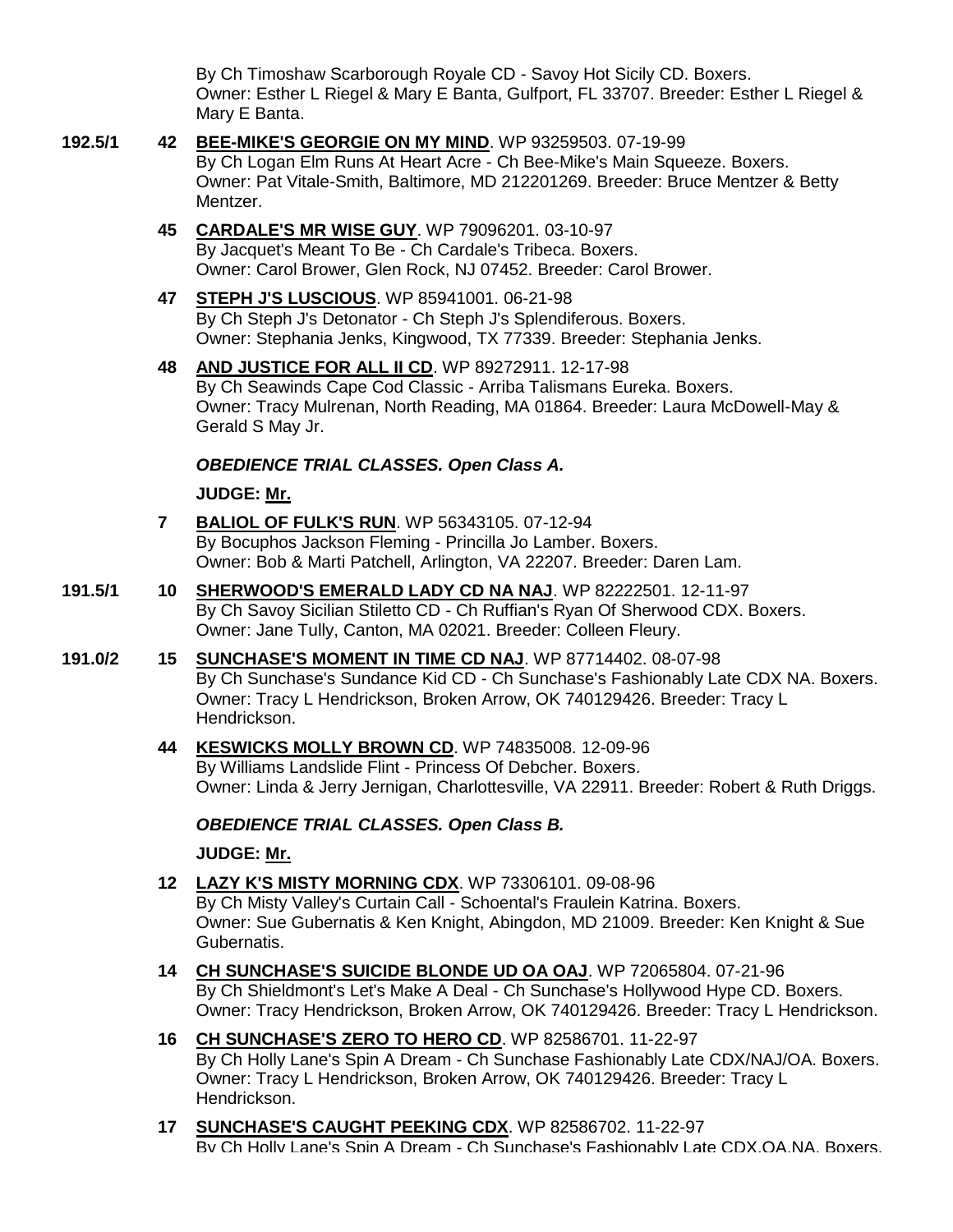Owner: Tracy L Hendrickson, Broken Arrow, OK 740129426. Breeder: Tracy L Hendrickson.

- **191.0/1/HC 37 [GABY VON THANN HAUSER](http://www.infodog.com/my/drlookup2.htm?makc=WP%2067114801&mdog=Gaby+Von+Thann+Hauser&wins=all)**. WP 67114801. 11-05-94 By Charly Vom Burgberger Hornle - Amrei Vom Thannhaser. Boxers. Owner: Erma Crawford, Browns Mills, NJ 08015. Breeder: Brunhilde Wurzer.
- **187.0/3 43 [JACQUET'S OTIS' ODYSSEY UD](http://www.infodog.com/my/drlookup2.htm?makc=WP%2057511707&mdog=Jacquet%27s+Otis%27+Odyssey+UD&wins=all)**. WP 57511707. 08-04-94 By Ch Jacquet's Greggson - Jacquet's Anna Kay. Boxers. Owner: Pat Vitale-Smith, Baltimore, MD 21220. Breeder: Mr Richard Tomita.
- **A 49 [MY SWEET SUZETTE UDX MX AXJ](http://www.infodog.com/my/drlookup2.htm?makc=WP%2038425302&mdog=My+Sweet+Suzette+UDX+MX+AXJ&wins=all)**. WP 38425302. 10-26-91 By Interlude's Got'ta Chance J R - Boxella's Susse Calliope CDX NA. Boxers. Owner: James P & Ruth M Hutchins, Cincinnati, OH 45224. Breeder: James P & Ruth M Hutchins.
- **189.0/2 50 [SWEET'R TH'ANNE WHINE UDX AX MXJ](http://www.infodog.com/my/drlookup2.htm?makc=WP%2078554401&mdog=Sweet%27r+Th%27Anne+Whine+UDX+AX+MXJ&wins=all)**. WP 78554401. 02-01-97 By Ch Alimar's Doc Holiday - Box O'Joy's Angelique. Boxers. Owner: Ruth M Hutchins, Cincinnatti, OH 45224. Breeder: Joyce Zillig & Karyn Zillig-Lewis. (Jim Hutchins, Agent).

## *OBEDIENCE TRIAL CLASSES. Utility Class B.*

## **JUDGE: [Mr. Robert \(Bob\) P. McKay](http://www.infodog.com/show/judge/jdgprofile.htm?jn=50268)**

- **14 [CH SUNCHASE'S SUICIDE BLONDE UD OA OAJ](http://www.infodog.com/my/drlookup2.htm?makc=WP%2072065804&mdog=Ch+Sunchase%27s+Suicide+Blonde+UD+OA+OAJ&wins=all)**. WP 72065804. 07-21-96 By Ch Shieldmont's Let's Make A Deal - Ch Sunchase's Hollywood Hype CD. Boxers. Owner: Tracy Hendrickson, Broken Arrow, OK 740129426. Breeder: Tracy L Hendrickson.
- **190.5/1 37 [GABY VON THANN HAUSER](http://www.infodog.com/my/drlookup2.htm?makc=WP%2067114801&mdog=Gaby+Von+Thann+Hauser&wins=all)**. WP 67114801. 11-05-94 By Charly Vom Burgberger Hornle - Amrei Vom Thannhaser. Boxers. Owner: Erma Crawford, Browns Mills, NJ 08015. Breeder: Brunhilde Wurzer.
	- **43 [JACQUET'S OTIS' ODYSSEY UD](http://www.infodog.com/my/drlookup2.htm?makc=WP%2057511707&mdog=Jacquet%27s+Otis%27+Odyssey+UD&wins=all)**. WP 57511707. 08-04-94 By Ch Jacquet's Greggson - Jacquet's Anna Kay. Boxers. Owner: Pat Vitale-Smith, Baltimore, MD 21220. Breeder: Mr Richard Tomita.
- **A 49 [MY SWEET SUZETTE UDX MX AXJ](http://www.infodog.com/my/drlookup2.htm?makc=WP%2038425302&mdog=My+Sweet+Suzette+UDX+MX+AXJ&wins=all)**. WP 38425302. 10-26-91 By Interlude's Got'ta Chance J R - Boxella's Susse Calliope CDX NA. Boxers. Owner: James P & Ruth M Hutchins, Cincinnati, OH 45224. Breeder: James P & Ruth M Hutchins.
	- **50 [SWEET'R TH'ANNE WHINE UDX AX MXJ](http://www.infodog.com/my/drlookup2.htm?makc=WP%2078554401&mdog=Sweet%27r+Th%27Anne+Whine+UDX+AX+MXJ&wins=all)**. WP 78554401. 02-01-97 By Ch Alimar's Doc Holiday - Box O'Joy's Angelique. Boxers. Owner: Ruth M Hutchins, Cincinnatti, OH 45224. Breeder: Joyce Zillig & Karyn Zillig-Lewis. (Jim Hutchins, Agent).

# *OBEDIENCE TRIAL CLASSES. Brace Competition (Obedience).*

## **JUDGE: [Mr.](http://www.infodog.com/show/judge/jdgprofile.htm?jn=)**

- **389.5/1 49 [MY SWEET SUZETTE UDX MX AXJ](http://www.infodog.com/my/drlookup2.htm?makc=WP%2038425302&mdog=My+Sweet+Suzette+UDX+MX+AXJ&wins=all)**. WP 38425302. 10-26-91 By Interlude's Got'ta Chance J R - Boxella's Susse Calliope CDX NA. Boxers. Owner: James P & Ruth M Hutchins, Cincinnati, OH 45224. Breeder: James P & Ruth M Hutchins.
- **389.5/1 50 [SWEET'R TH'ANNE WHINE UDX AX MXJ](http://www.infodog.com/my/drlookup2.htm?makc=WP%2078554401&mdog=Sweet%27r+Th%27Anne+Whine+UDX+AX+MXJ&wins=all)**. WP 78554401. 02-01-97 By Ch Alimar's Doc Holiday - Box O'Joy's Angelique. Boxers. Owner: Ruth M Hutchins, Cincinnatti, OH 45224. Breeder: Joyce Zillig & Karyn Zillig-Lewis. (Jim Hutchins, Agent).

# *OBEDIENCE TRIAL CLASSES. Graduate Novice Class.*